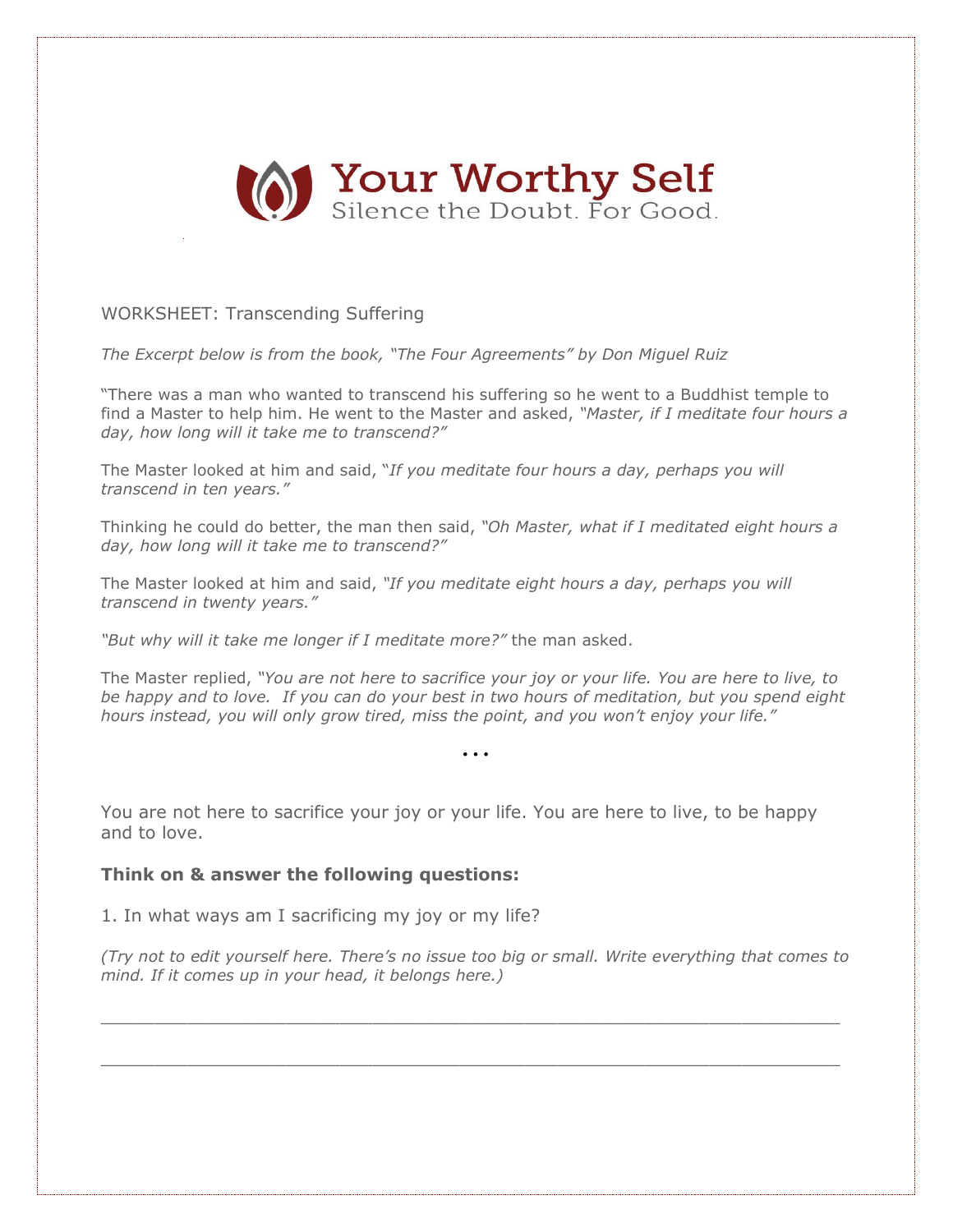2. This is how sacrificing my joy serves me. In other words, this is why I do it.

3. This is the deeper message I am sending myself by sacrificing my joy. (Think in terms of your worthiness & your story of deserving here.) What do you REALLY say to yourself by not allowing yourself to feel good?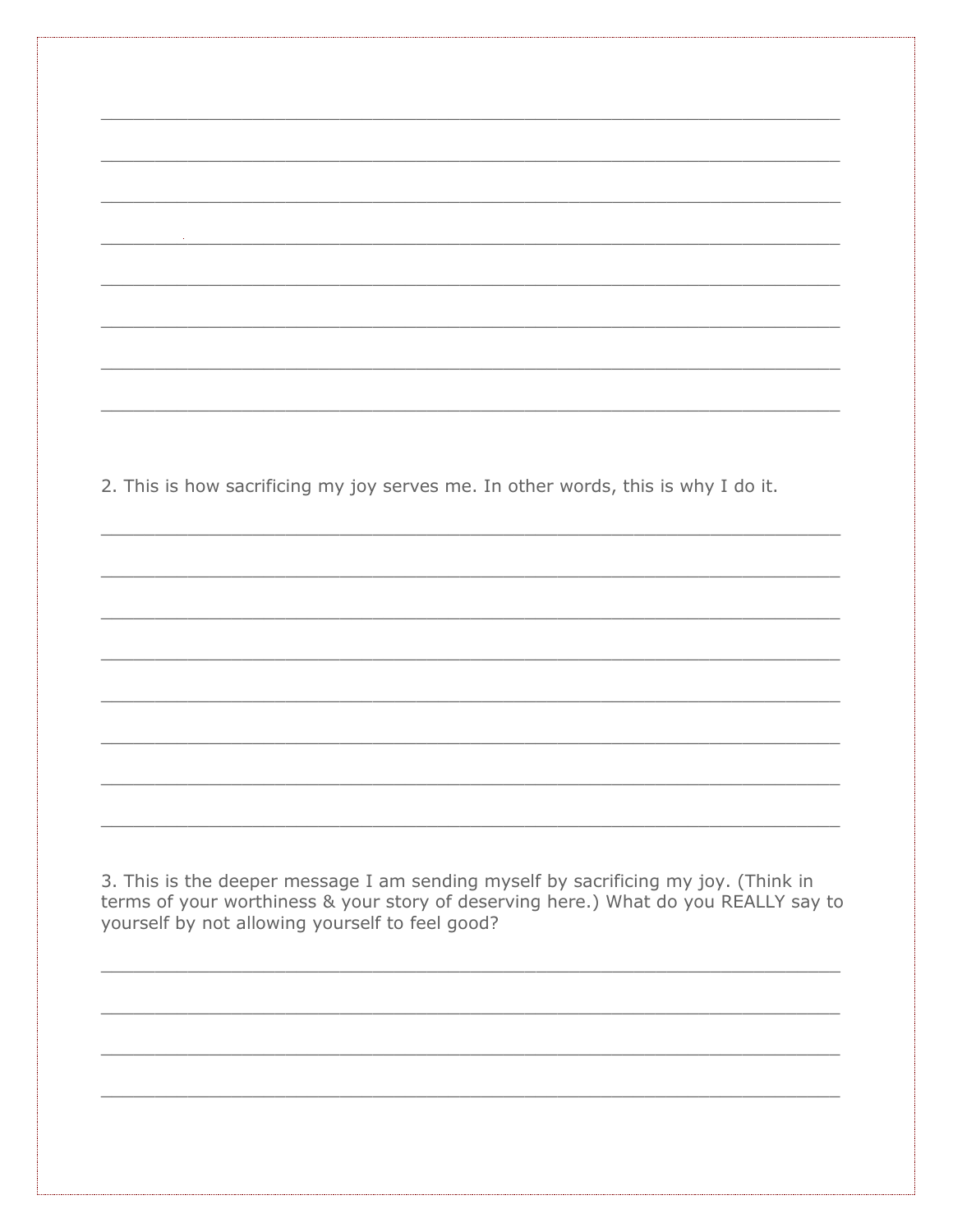4. This is what I might need to stop doing / move beyond in order that I can create some space for joy. Think in terms of your thoughts and your actions. What thoughts might you have to leave behind so that you can give yourself permission to feel good? List those thoughts here...

4b. What habits might you have to change up in order that you can create space to feel good? List those habits here...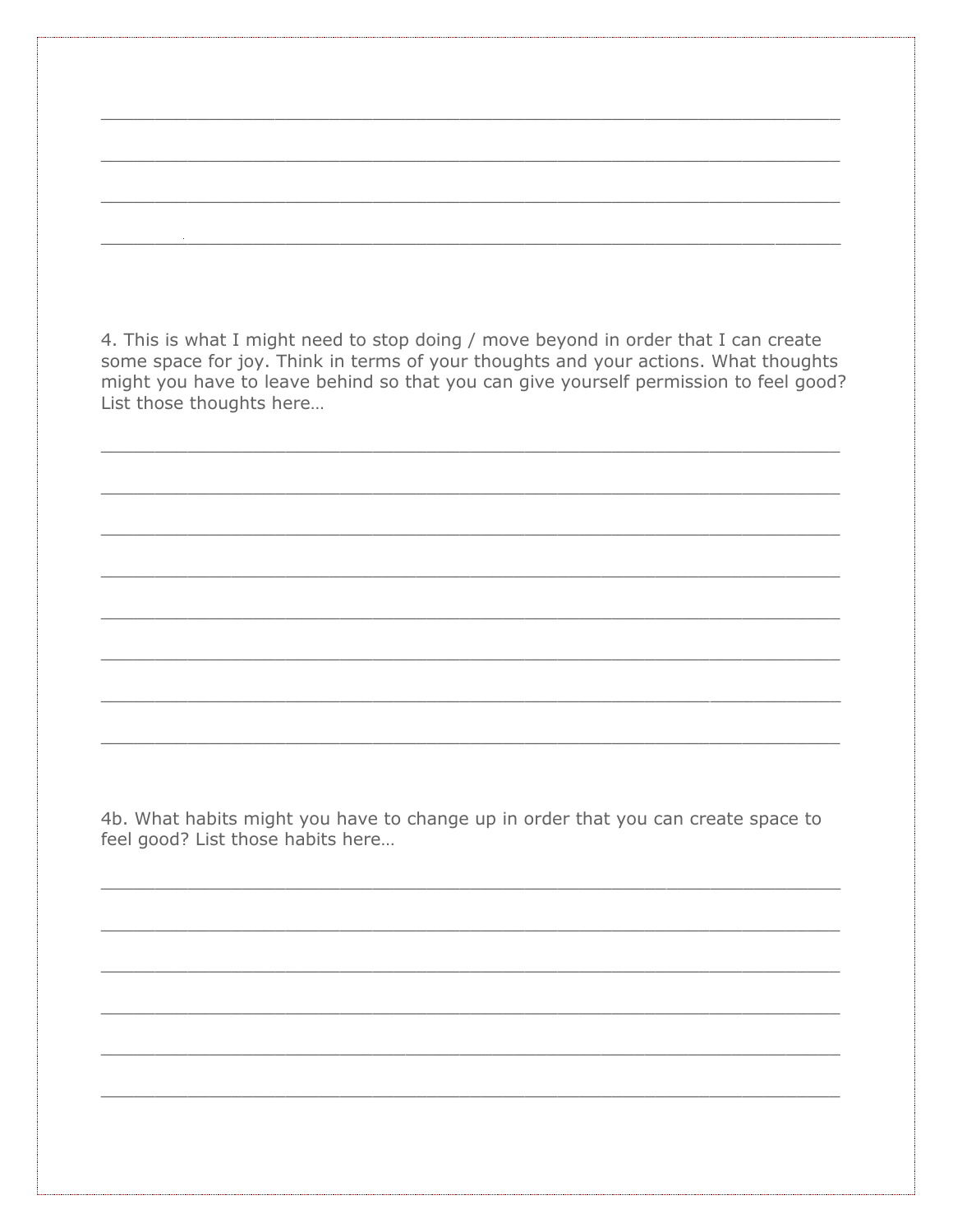5. If I were responsible for writing my own prescription for experiencing more joy, here's what I would prescribe...

Starting today, I'm making a new agreement with myself to start believing that I deserve to enjoy my life. Not in the future or when I achieve a specific goal, but starting today.

| CTCNIED              | $\Gamma$ $\Lambda$ $\top$ $\Gamma$ |
|----------------------|------------------------------------|
| $\sim$ $\sim$ $\sim$ | 111                                |
| . . <u>. .</u>       | -                                  |
| --                   | -                                  |
|                      |                                    |

Here's 3 things I will do this week to enjoy my life.

- $1.$
- $2.$
- $\overline{3}$ .